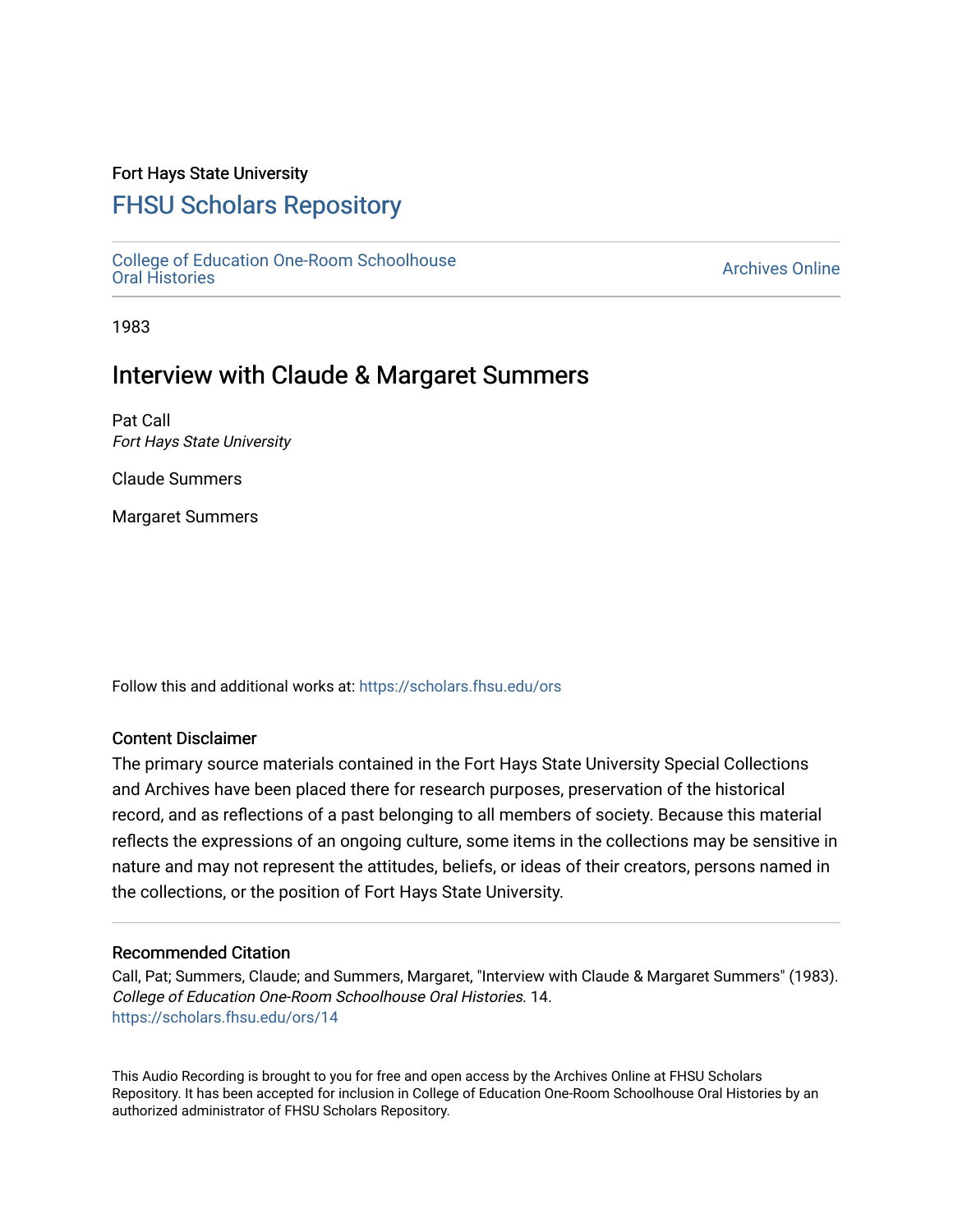ORAL HISTORY Of Claude and Margaret Summers  $O15$ 

By Pat Call

July 16, 198J

:for History of American Education Dr, Allan Miller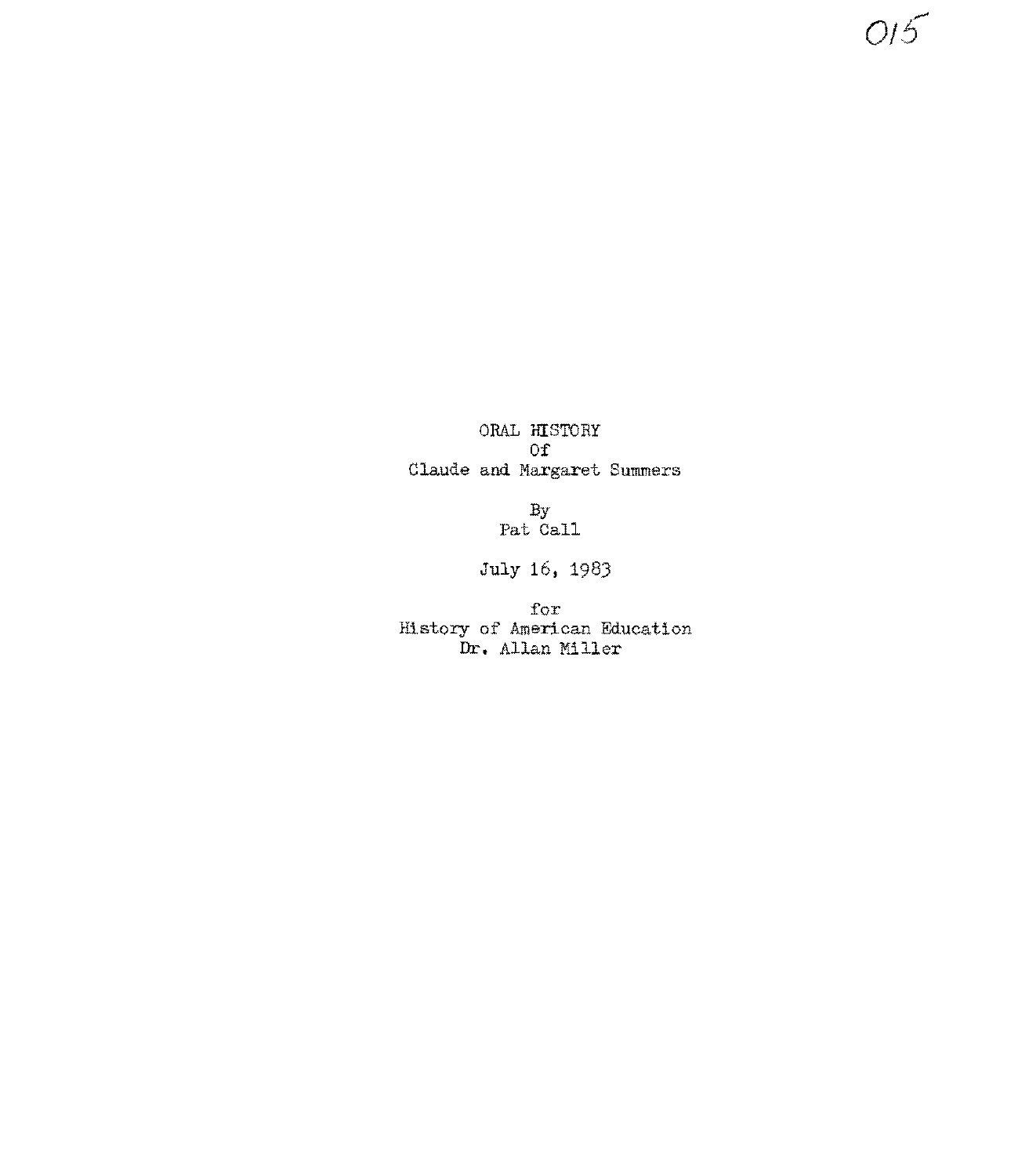#### Pat: What years did you teach?

Claude: Uh, what years did I teach? From 1923~1970, Uh, I taught a rural school grades  $1-8$ , nineteen twenty-three and four. Uh, I went to college three years and a half. I graduated with a B.S. degree in Education. And I taught, uh, one year Peculiar, Missouri High School grades 9-12, twentyseven and eight. Taught science, math, and agriculture, uh, coached boys and girls basketball, Uh, the next year I was elected superintendent of the Mets high school and think the sevenelementary schools that were in the system, That was nineteen twenty-nine and thirty. And I supervised the elemntary schools, I taught math, science and agriculture in the high school and coached girls basketball. I did that through, uh, year 1940, at which time I, uh, was . Alected to teach in the high school in Nevada, Missouri and I taught there 1940-42, And I taught, uh, uh, industrial arts and math, And at that time I enlisted in the Air Corp and uh, we moved to, uh, Kansas City and, uh, and I was an instructor in the Air Corp Aviation Department there in Kansas City, The Air Corp had a school there it had about 900 men enrolled, The ran two,uh, sessions a day and those classes included a week of engines, a week of elctrical, a week of hydrolics and so forth, And I taught aircraft instruments. And then uhm, uh, we were transfered to Washington D.C. and, uh, I worked as a mechanic, uh, at the airport that had  $30$  C- $54$ 's that flew the Atlantic for the Anny, uh, and when, uh, that service was concluded they transfered me to Newark, New Jersey; Where I was the instructor for the men, the mechanics who were, uh, working for their aircraft and engines licenses and I worked at that until, uh, about 1945, At this time I transferred back to Kansas City and I worked there with TWA. And then in nineteen and, uh, forty-seven I completed my, uh, work for the Masters degree in Education. And, uh, we came out here in the year ofuh, uh, school year of 1948 and nine, I became superintendent of the High School and Elenmtary, And, uh, then, uh, I served as Superintendent from then until nineteen and, uh, sixty-seven At this time Sylvan Grove and Hunter Unifed and they, uh, and they moved the Hunter High School to Sylvan Grove and I served as High School Principal at Sylvan Grove until nineteen and, uh, seventy. And that, uh, pretty well takes care of my teaching part of it,

Margaret: I taught school over in Missouri and in, uh, our requirements beore you teach in a rural school, had to be in 1929 when I gruaduated from Cotty College where that is a 2 two year woman's Junior College and I went to college there 2 years and graduated in 1929 and so that gave me a certificate to teach in all rural schools and if we had 2 years of experience we could teach in the city grade schools and, uh, but, I taught, uh, five years in a rural school. They were close to my home and I stayed home and, uh, I really enjoyed those five years because of the things that we taught then are so different from what they are today, And, uh, I had all eight grades and, uh, the first grade, Uh, well, I taught writing to all the children, but we never taught one day of printing, everything was writing and we started that right off first day of school, I had learned that in Junior College. When we use to supervise some of the civy, city, city elementary schools, there was an old teacher there that showed us hew to teach them, the children, how to write and we had the three lines and they have tablets I think like that today, That you can use that is almost like that, but she called them the celler and the dining room and the attic, And each one goes up that height and, uh, that is the way she taught the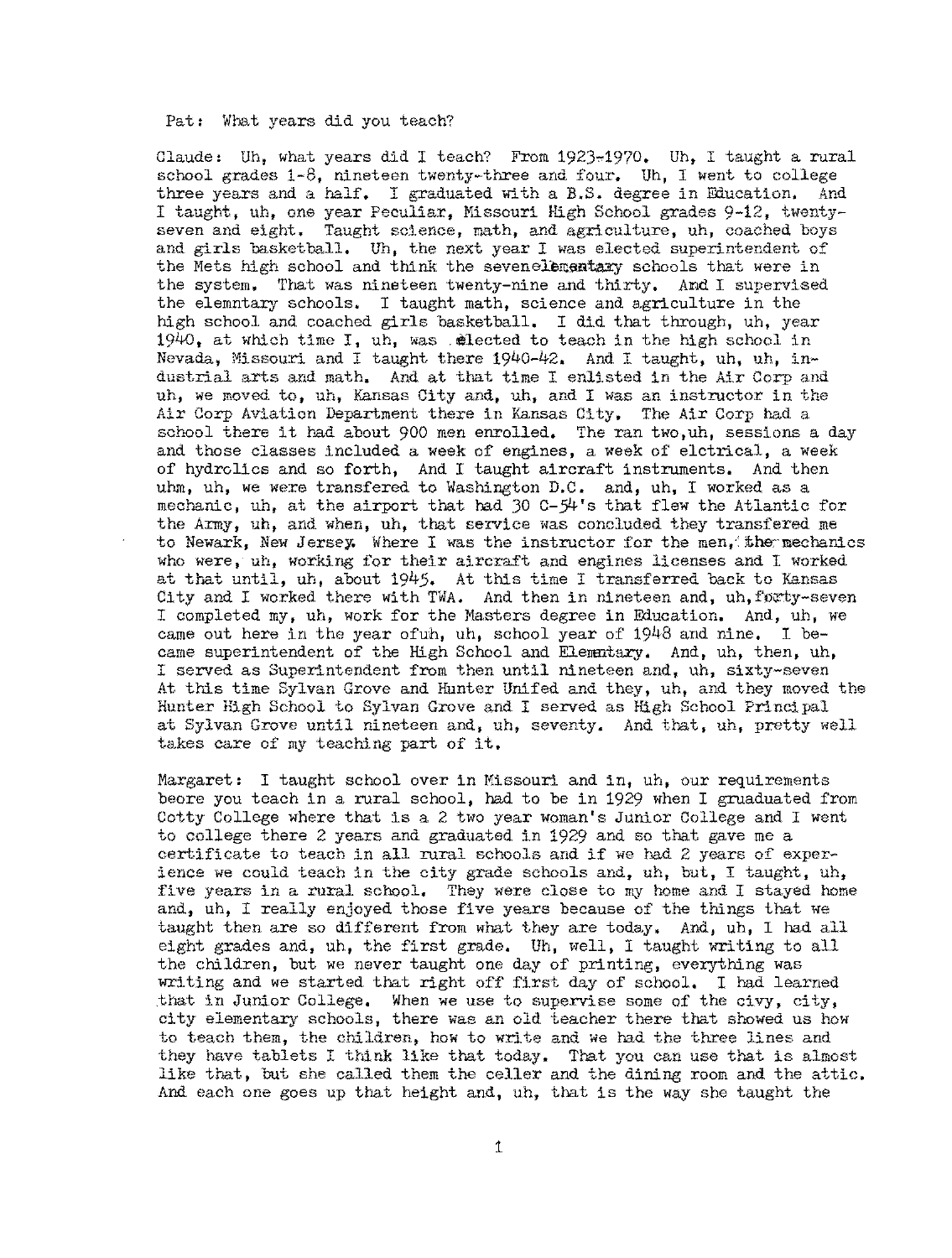chilren the ABC's, too. She called every letter out and she always had sentences for them to write and they always started with a capital letter and they elosed with a period. And, uh, like the letter E it starts down in the basement goes up to the dining room comes back to the basement and then up to the dining room. She always says to them swing your tails right up there to the dining room and at the last thing she would say dot the I's and cross the t's and put a period there and thats a sentence. It tells you something. And, uh, she, her children demonstrated how to do that and their writing was just beautiful, And see I was teaching Kindergarten, at Cotty, and, uh, so I tried it on them and it worked on them. Which I was very glad because I got a much better grade by teaching two, uh, children of my English teacher, And, uh, one of them was considered very bright, but he learned to write, And, uh, so after, uh, all my years I taught even in my high schools I have I have showed the children those three lines and how to space their letters and you know, uh, the children who really wanted to improve their writing did and they would go to the board, black board, draw their own lines and, uh, just make up words, And, uh, you know, learn to write nicely, And, uh, 1 saw that on TV just the other day and they called it the same thing they called it the basement, and then the living room, and the attic, So I guess some of those old things are coming back, We surely do need some of that because, uh, a lot of time when they have these writing books they have to write from, you know, you can take it home. You are laying on the floor or on your back and fill them out, you know, that is all necessary. So you get them all filled in and take them back but, we had regular exercises,, you know, where we used the, uh, made the ovals and push and pulls and, uh, the children love that and they do today and, uh. We have a little red shoolhouse up here at Beloit and I belong fielta Kappa Gammas and, uh, every, no, two years ago, now I believe they started that and they invite every child in Mitchell County and I think Lincoln County, too, can attned at least one quarter of a day and, uh, they write back and thank the teacher and nobody can teach in there school, but teachers who have taught in a rural school, And, uh, they write back and they say, "You know, the thing we enjoyed the most was the writing of the ovals and the push and pulls and lunch in our dinner buckets." And, uh, they was thrilled to death with that, And, uh, they had to sit up straight, you know, and get their pen parallel with their shoulder, and, uh, most people realize that their is much to that, but it pretty important for them and they became beautiful writers. And then, uh, after my fifth year I had, uh, three years the in this consolidated district. And they asked me to come up to the high school and be a high school English teacher, I majored in Home Economics in college, but at that time Home Economics and Music and Art were all considered a frill. It wasn't necessary you could learn that at home and, uh, so I, uh, taught four years of English and I really enjoyed that, too, because, uh, nearly all of our students were from the country, They'd drive horseback, or they'd drive a buggy or they'd get there a about any they could, Some of them had an old Model 'I; you know, where they pick up kids along the way, but they were country children, Elementary children I taught too were all out of the country children and, uh, they had lovely manners and they would tell or make remarks, you know: "Mommy said or Daddy said, 'If I didn't behave myself at school that I would get a whippen' when I got home.'" And, uh, high school kids din't say that, but,uh, they kind of understood it the same way, They thought Mr, Summers had eyes in back of his head, He was--- The children were kind of scared of him and so was I. But, uh, we really had good discipline and when he would go out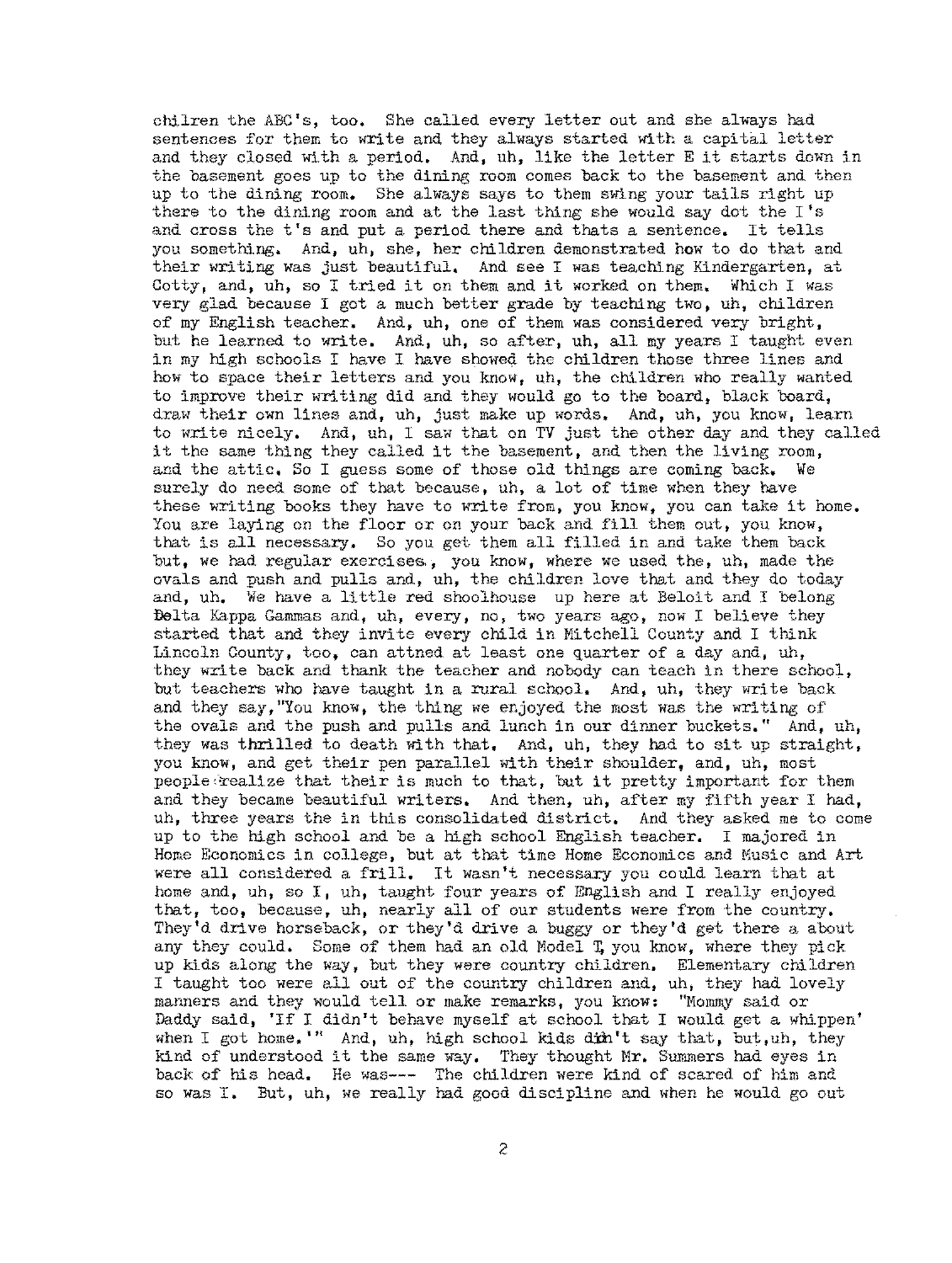to the country rural schools and he had eleven rural schools, I believe.

Claude: Seven.

Margaret: Seven, and, uh, he went out once a month at least and when he was gone I had to be in charge of the high school students and, uh, never a time did we have any trouble, I had one time, it was kind of funny, uh, I was, uh, keeping study hall, and everything seemed to be fine. And, uh, the telephone rang,. The wanted the teacher out of the histroy class and, uh, so I went to get her and you know, they boys the, they, she was kind of easy, you know, they just scooted down in their chairs, you know, Their head was upon their chair alright, but just sprattle and they acted like they were sleepy, you know, And I and I knocked on the door and there they were and what I wash so surprised my moonth flew open and were they ever surprised. Boy those kids just, they really just inched their way up. I never saw anything like it. And they just turned red, you know, and, uh, one boy was in there was the president of the board son, his son and he was scared to death that somebody would tell on him, you know, to his dad because he was really stricked. And, uh, oh dear, I didn't say a word to him. I just turned around and shook my head and walked out, And I never did, I never did tell anybody and I never did tell Mr. Summers till much, much, many years later, because I knew his father would really, be really strict with him he woudn't be off the ground, probably. And, uh, they coudn't go through to go home. They had to go straight through the school yard, 7he town was a block this other way, but, uh, they had to be home by a certain time after four o'clock and, uh, when I was in high school there, uh, I was Pep Club sponsor and, uh, chaperone, and, uh, had to go to all the ballgames. And I was their timekeeper, And sometimes we had Superintendents that were pretty, pretty ugly about keeping time, you know, and, uh, ball out this timekeeper here you keep your eyes right on that watch don't you let her pick up that watch a minute before or a minute after, You watch that clock, you know, and, uh...

Claude: Back in those days they did not have the time clock on the wall like they do now,

Margaret, We had stopwatches see. And, uh, finally one night one, some board member said, that he had two people that kept walking in fron of him. He said, "You have two good people keeping time." He says, "Why don't you sit down and behave yourself. And you walking in front of me..." And of course he felt like he owned the whole building, you know, and he was sitting right up even with the timekeepers, you know, and, uh, he says, "If you walk across that floor in front of me one more time I am going to call a foul on you, because you are walking out on the court." And by he sat down and behaved himself, But, uh, well those are some of the little things, you know, But I tell you, the girls, our girls never lost a game on our court and I don't think they ever lost a game the four years I was there, but one and that was a tournament at. It was over at ElDorado and then those girls were big as giants and everything, so the coach told them not to wear themselves out. Just play for fun, because, uh, they had another game coming up at school that will really amount to something and that was just a tournament game, And so, uh, I got to go to, uh, the different places and chaperone the girls. Then, after, uh, 1948 i, uh, as I say I got to looking around and, uh, things kind of began to look up. People had a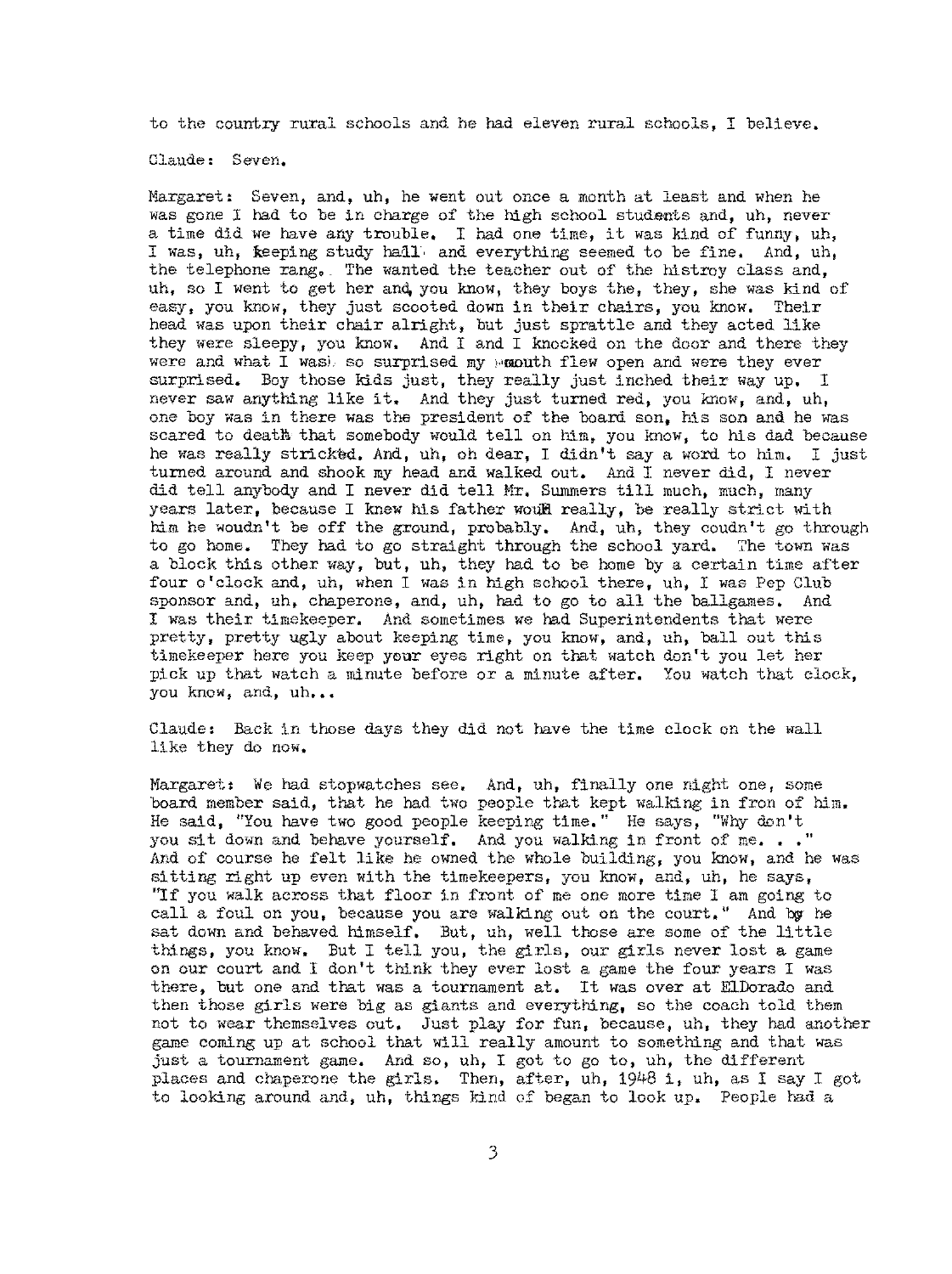little more money then they had, had before and so they were going to put back Home Economics in the high school, uh, curriculum. And so, uh, I applied several places and I five contracts in my pocketbook at the same time, And, uh, I just picked the choice, the one that paid me the most, And, uh I started out in the rural school two years My first two years teaching I got seventy dollars a month for eight months, Then the next year, I got into this consolidated district and I got 80 dollars for the first year, for 9 months, Then for the next 2 years in a rural school I got 4o dollars and then I got up in high school and then I really got a big jump because I got 62 dollars and 50 cents a month for 9 months, If there was money in the treasury to pay it and if there wasn't we got a warrant and we just kept it till there was money, maybe it was a year before you could cash your warrant and the banker was real generous, He'd say, "Well, girls I would cash it for twenty percent off."

Claude, Those were the depression years twenty-nine through thirtyfour or five.

Margaret, Oh, it was terrible during the JO's it really was everywhere, And, uh, so nobody growled bout the teacher's salary being bad and everybody was happy, And, uh, the teachers were really dedicated, And, you know, if you had Art or which we did why, uh, you had to buy all the paints, paper and pencils and everything else. And, uh, then, uh, as I say I had five contracts and I got the best one, I thought. It was down in the Joplin district down in Joplin, Missiouri and I'd teach Home Economics and, uh, one government class and I was pep club sponsor and I had to go to all the games, I was also the girls chaperone and, uh, so, uh, I taught there 3 years and in 1970 beginning of the fourth year I got married. The superintendent tried to talk me out of it he said, "Oh the war will all be started, (it had)" and he says, "I don't know where I can get another teacher or not," he said, Please just don't tell anybody your leaving just let me look around first and then he announced it at the Junior/Senior Banquet. Some of the girls were kind of mad, They say he just wanted to tell everybody himself about it, and, uh, he made quite a speech about it, too. Then, uh, then that was in nineteen and, uh, oh, I got married. Well, Claude was teaching in Nevada and getting 112 dollars a month and I thought that was really rich and we didn't need for me to teach, Soi, we bought a place there in Nevada, And was going to live there in Nevada and I was just going to take it easy, We didn't need any more money. Well, uh, at that time the war was on, you know, Pearl Harbor had happened and everything and, uh, if you were married you weren't so apt to get to go to war and if you had children, why you sure didn't have to go. So, uh, there was a little, little girl that had been teaching and, uh, she had two children and her husband up and left her, When the second baby came and, uh, she just had to teach school to take care of them and I think the baby was just two weeks old when she started shoal, And, uh, there was a young man out of that community, this was a little town south of Nevada, about seven miles south. And he got to going with her and he thought that wald be a good catch 'cause he would had, he would be married and have a family already and she thought they were wonderful because they were pretty good, rich farmers, so that left them without a principal of the grade school. So a friend of mine that lived there in Nevada was calling around to everybody asking if they couldn't come and substitute, You didn't have to have a degree, And, uh, she called up one girl and asked her if she couldn't come and substitute. She said, "No,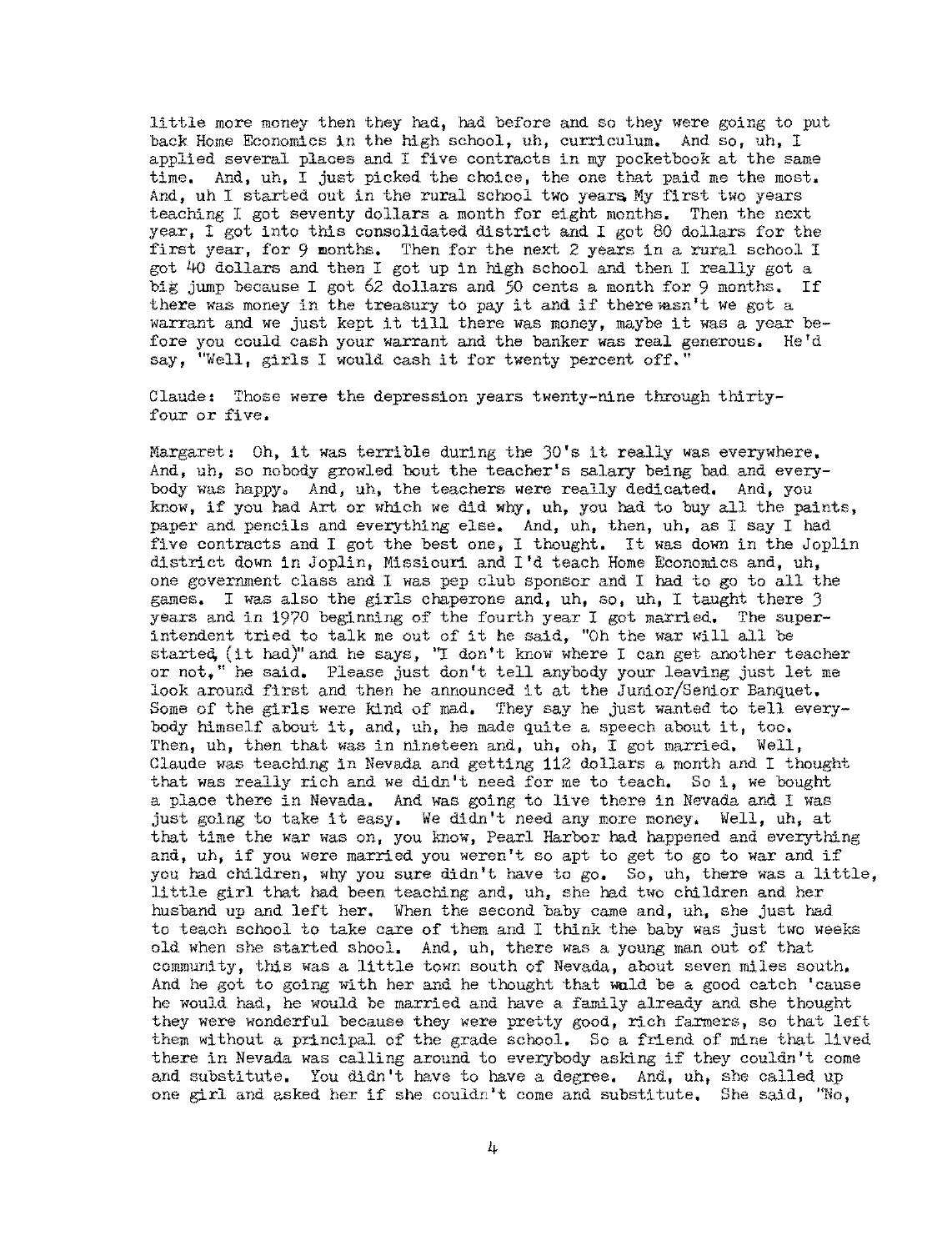Momma, uh, my Mother has been with me when I substituted before, but Momma isn't here now an I have two babies and, uh, my husband is working on the railroad and he is on call 24 hours a day, so I can't come," And she says, "Who in the world could come?" And she said, "Well, there is Margaret Summers, And she is not doing one thing and she belongs to a club that I belong to, A little sewing club and she's not doing anything. Why don't you call her." So this teacher came by to see me and she says that she would come by and get you at  $7:30$  every morning. I thought  $7:30$  I says couldn't get up at and be ready by 7:JO. Her husband worked at the round house and he had to be there by, uh, 7:30 and, uh, of course we just lived 2 or J blocks from there and, uh, then she says I'll bring you home every night says he gets off at  $4:30$  and, uh, of course, you know when you are working for the public like the round house as a mechanic or something like that when 5:00 comes and the whistle blows you just drop everything, drop your hammer and everything else beside, And somebody else comes in and picks it up. You don't do that in the school, So the principal of the high school said that if we would come and be there at 8:00 every morning and meet the first bus that he would stay after school till the second bus had left, so we could walk right out the door at  $4:00$  and I mean we walked right out the door. And she used to say to me, "Now Margaret, " she say, "be ready to walk out the door. Have the children all over shoes on all the coats buttoned up or nailed up or whatever you had to do and ready to go," Which we did and I was grade school principal there and they hired me back to teach the next year. But the next year, uh, that summer we went down to Parsons, Kansas and Claude was, uh, supervisor on one of the amunition, uh...

Claude: Primer lines.

Margaret: primer lines, and so, uh, we knew he was about to go to the service in September, he wouldn't know it, but we came back to Nevada one day and looked in the mailbox, And, uh, we've been gone all summer and there was his invitation to report to report for active duty, so he saw their people, the draft board and they said, they would postpone it for a week. So then we went to Kansas City. He had been offered Navy, uh...

Claude: I hadn't been offered I had an application for comission in the Navy and it hadn't, uh, come through yet, It hadn't been processed, They told me it would probably be JO days before it would be processed out of Chicago. Well, I had orders to report for pre-induction physical, but I was **overdue.** 

Margaret: Well, so anyway, we went to Kansas City and we saw a friend up there he told him about, Well you ought to go down to see TWA or the Cadillac. They were having lessons down there in airplanes and everything else and they're crazy about teachers and they couldn't get any teacher.

Claude: Say that was the Army Air Corp that was wanting instructors in their school.

Margaret: Yes.

Claude: They nine or eight hundred or nine hundred students in their school and they were short instructors, So that, but the, uh, school was in the Cadillac building at 29th and McGee, That was the Army Air Corp School.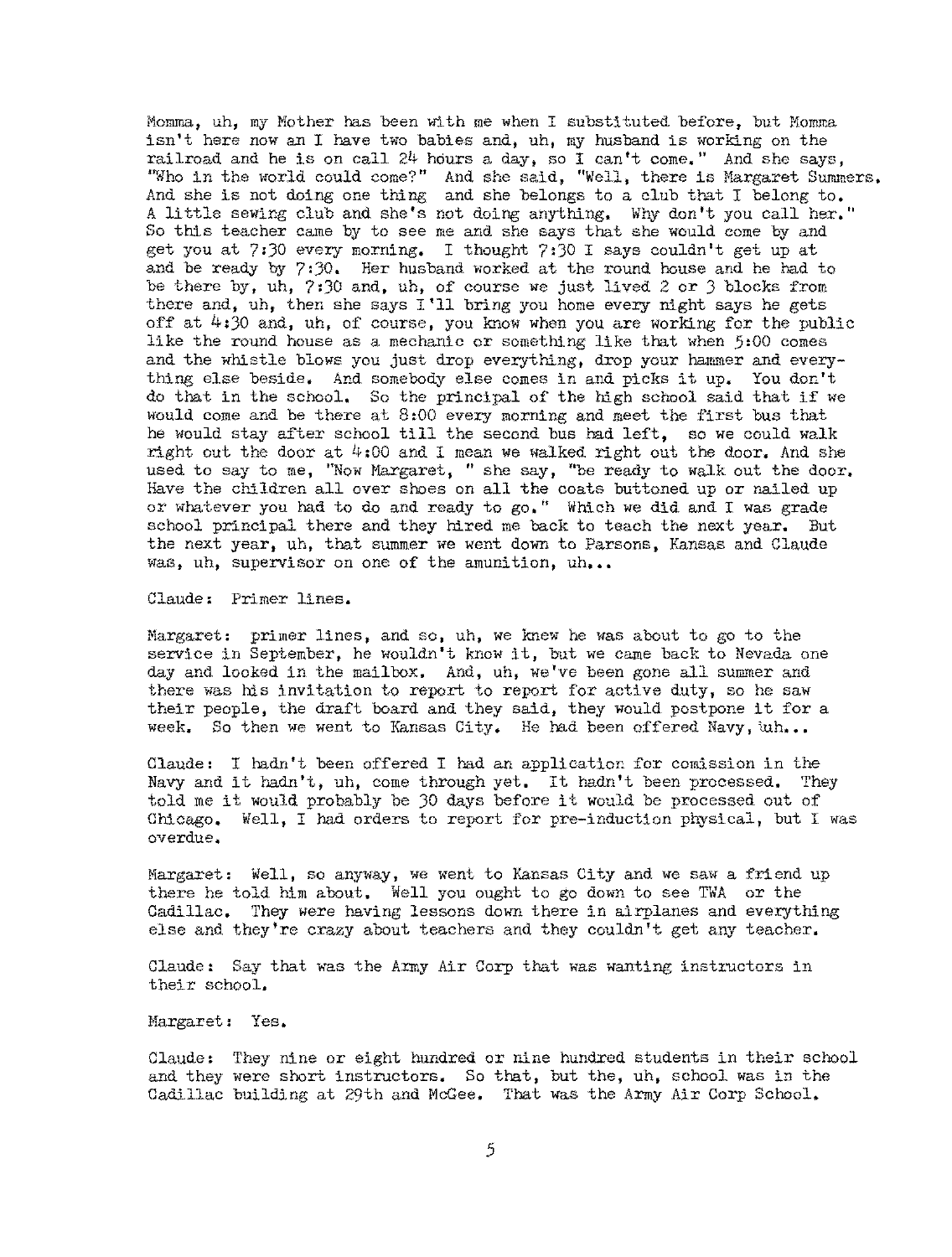Cadillac moved all there stuff out and the Army moved in all their. uh. airplanes mockups and, uh, uh, they had cells there for engine run up and all that stuff.

Margaret, So we moved to Kansas City then and so I didn't have a thing to do. We just had an apartment there on the third floor. We could find a a decent place to live or anything. So I got so tired of looking at the four walls. So, I saw a piece in the paper, you know, wanted help and, uh, picked up one paper that said, uh, "shoesalesman wanted at Kliens Better Shoes downtown and women please apply" and they never would of hired me for that. So, uh, I went down to apply, he said, "What makes you think you can sell shoes?" And I said, "Well, if any other woman could sell shoes I thought I could and that I had taught long enough that I felt comfortable." And, uh, "Oh," he said, You know he had me write down kind of my resume, You know, what I have done and he looked at it. "Oh,• he said, "I can't hire you." He said it would be too embarassing. He said you are a teacher and you been use to too high salary. Now all our clerks get, they just get eighteen a week and their tickled to get, because they don't have to go to eighteen a week and their trekied to get, because they don't have to go to<br>college to learn it and they learn on the job. "And, uh, well," I said, you know, "I'm not so interested in the money I just want something to do" and, uh, "well," I said, "I can't sit in a third floor apartment and look out the window it got so monotonous." And he said, "Don't tell the girls, but I'll give you twenty dollars a week." And, uh, I think, uh, that, so I said, "Well, yes." He said, "Come in the morning." (And that was Saturday morning and I came in Saturday morning that I came in and that was before rationing.) Before they were rationing shoes, you know, and he said it will probably be a week to be able to sell shoes, because you had to go back and study the stock and you had to memorize the numbers, in like a pair of shoes would be 6, uh, 67281 or maybe 2, **and,** uh, that would mean that was a red shoe it was a pump, high heel and it was also a size, uh, seven and a half and one on the end would mean it was an A and if it had a 2 on the back of it was a double A and  $3$  and  $4$  and  $1$ 's designated for that size. So I went back and I started studying and right after dinner he came in and he said, "Oh, Mrs. Summers, " he said, "We've just got to have you sell." He said, "People are just waiting," He said, "Do you think, uh, you can manage to sell any of them," "Well," I said, "I don't know." I said, I'd try, And I said, "I have learned several of them." And we got along pretty good, And so I sold all afternoon, And, uh, I worked there for and and I was the high saleman. And, uh, I used a little psychology on some of them. One day I, uh, the manager came up to me, he said, uh, "Mrs. Summers," he said, "You did a wonderful job today, but you are terrible report Monday. You are just going to get an awful report." "Well," I said, "Why?" and he said, "You sell more shoes, but you didn't sell a bottle of polish and they were only twenty-five cents a bottle and you didn't sell a one and look at all the polish you could of sold." "Oh," I said, "I never thought about polish." And, uh, he said, "Well, you've got to sell." Oh, I forget how much it was a hundred dollars or something like that, by the end of this week or you don't get pay and that's what my letter said on Monday from the company. They send everything into the company at four o'clock, by four o'clock every evening and the books were closed by four and what you sold by five was next days work, see, Sure enough he really gave me a really good going over for not selling any polish. Look at what period it was and told Mr. Goodwell, I said, "I can't do it. I just can't do it." And he said, "Well I '11 help you." "Well," I said, "That wouldn't be fair," "Well, he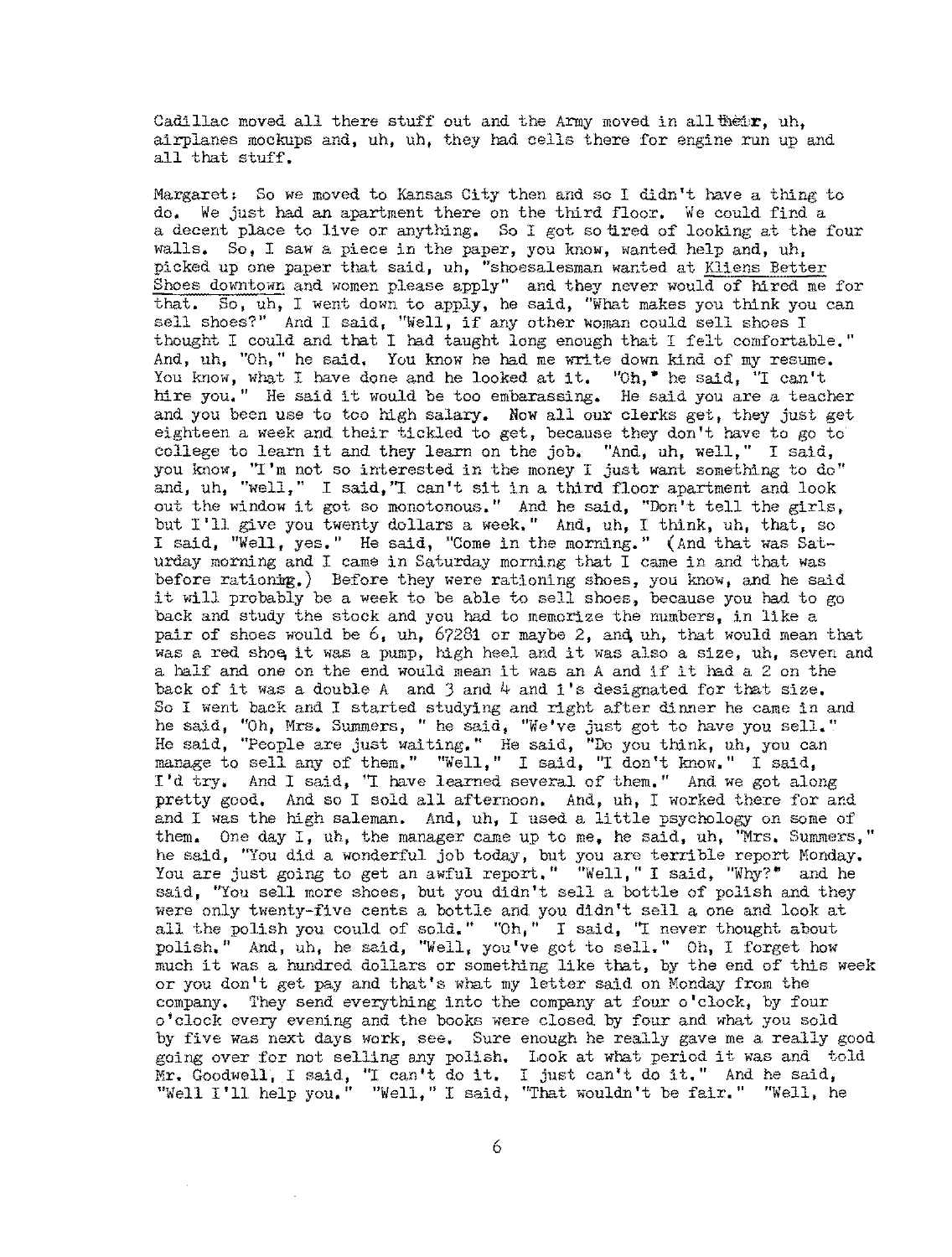"We will just see what you can do." And you know everybody that I sold a pair of shoes to that week I's say "Oh, you know, these are rationed shoes are going to last you and you are going to have to take care of them, they are roped soles, you know," And I said, "Now look at this you have roped sole shoes, and uh, well, they'd say how much are they? Well, they are just twenty-five cents a bottle, but if you don't have or don't pay for one today, Why, we usually have polish on hand, If it isn't all gone I'd say there is usually a rush after the first of the month, but I could tuch you back some, Well, hew much is more. I'd say "They're twenty-five cents of four for a dollar," And you know, everyone I sold ration, I sold a dollars worth of polish. That brought in, and, you know, especailly men if their with their wives, why, well get the whole thing and they don't wait all day to think about it either, "Well, Ma if those shoes fit you get'em come on and let's go and get the polish, too." So, I had over a hundred dollars that next time, So, next week the man came down from, uh, the company, He stood by there cash register all day, And the, the after the, uh, books were closed. You want to turn this on again? (Mr. and Mrs. Summers were recording this too and their tape ran out before mine.) He came up to me, he says,  $"I$  want to talk to you. "

Pat: Un, why don't we go on.

Margaret: Okay. Then he called me in to talk to me and he wanted to know if I would go to Dallas, Texas and manage one of their shoe stores. And I told him, "No, I would not, because my husband was in the service ans were going to move to New York in two months and so I was going to live in Washington D.C," And so, uh, then he said, "Well, would you take it here in Kansas City?" And, he said, "We don't really have anybody to really good enough to take over here in Kansas City," Jim was talking about leaving of eourse and, uh, or moving, I told him, "No, I didn't, I really didn't want to think it over and start, you know, and just leave after 2 months." So, I thanked him, so, uh, you can work in the store until the night before you leave, Well, I worked there six months see, And after that I took a civil service test and, uh,because selling shoes is real hard. And, uh, the main thing that made it hard because at 9,30 the store opened.those little seats you sit on and have them put their foot up on to to measure, They disappeared by 9:30 and so you had to just lean over and bend your back and fit them with the foot on the floor and it was hard on you. And you didn't dare sit down one minute all day. The only time you sit down was when you went to lunch and the supervisor would always say, "hurry back, hurry back, hurry back." And, uh, so, uh, I told the manager that I was going to take the civil service test and I went down to the civil service department and he said, "Well, we don't have any tests now, but you just wait about 2 weeks," He said, "We will have all kinds of test." and, uh, he wanted to know what I wanted to do and I said, "I wanted to do just what your doing, just sittig there." And, uh, he says, "I'm must direct people thats all." He says, "I'm sure you can get a job out of it. " So he called me Monday, to give me the test and I say it in the paper. So I asked the manager of the store if I could go down and take the test and he said, "Sure, you deserve it if you want to go," So I went down and I got a job offer, And, uh, in fact I got two job offers. And, uh, I could go to Washington D.C. and I wouldn't miss one day, So, uh, Mr. Summers had gone two weeks before I was to go because he took the car and he was going to find a place to live, and everybody said you would spend a month hunting a place to live, but he didn't. He got there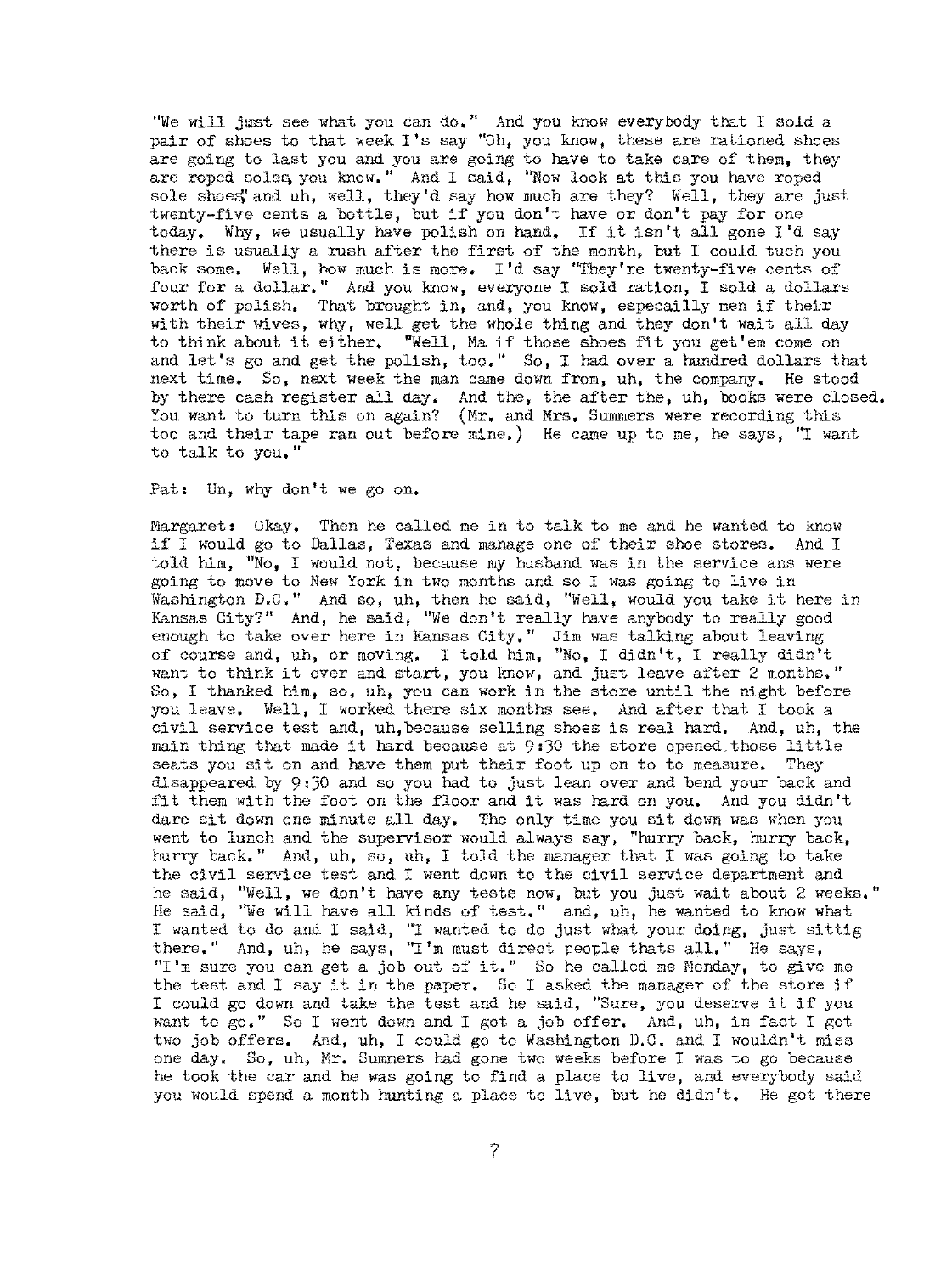and they were building new apartments down in Alexanderia, Virginia, and I don't know hew many rows of them, And they had about 4oO people come into the city, And TWA got them and everyone of them got a brand new apartment. And so, then I moved and I went down to work and I didn't miss a bit of work, And I worked there until we came back nineteen, uh, forty-six in May, And. uh. then we lived at Fort Sumner and, uh, in forty-seven I had this baby, my Darrell, and uh, so I didn't think I would ever teach anymore and we had saved our money. We had bought our Western Auto Store and, oh, Claude thought that would be the world's best thing to do because everybody had done so well in those stores. So we got a place and moved in and cleaned and papered and, oh, fixed it real nice for my kids and, uh, you know, we could not get stuff that sell. There were no refrigerators. There were no bicycles and there were no washing machines, nothing to sell to make ends meet, All you could get was maybe work shirts and work socks and, uh, stnff. like that and my lands you just went broke on it. And we had, uh, we told them that we just had to sell it back to them, We're not making it and there was a young man came out, not so young kind of old, I guess. And he says, ''Mr. Summers I guess you don't know anything about Western Auto." He said, "I worked for Western Auto for years and everybody makes money in Western Auto, because, well we have tried it." If we could get materials why we could make money, but we couldn't get it and so, uh, he said, "Well, if you don't want it, I think I'll buy it." And he did buy it and you know six months later he came to see us and he told us he had gone broke and that they hadn't gotten any refrigerators or washing machines or anything like that, just some old stuff that you can buy in any drugstore or something, How was I going to sell stuff like that? And so then, uh, Darrell was 18 months and, uh, Claude went to school that Summer and finished his masters and then we came out here,all of fory-eight. Then, uh, I taught here, uh, 18 years and, uh, then we went, uh, I taught Home Economics and Algebra and I was Pep Club sponsor. And, uh, I was Junior Class Sponsor every year, I had to get all the banquets for the school board, We had schooI board member banquets every year. And they took turns at that and so, uh, then we had Junior and Senior banquets. We had regular banquets and we had, you know, speakers that had a theme to them, you know, and every kid of the Junior Class was on the program, everyone of them, And, uh,

Claude: The first year she was here she taught band,

Margaret: Oh yeah, they didn't have any music teacher that was a frill too, you know. So, uh, I took over the band and had the band and I also,

Claude: had chorus.

Margaret: Yeah, had the chorus and, and one year the yearbook and, uh, we did get paid, not here at Hunter, we didn't get paid for that nothing. I got thirty bucks, twenty-two hundred the first year.

Claude: Uh, twenty, uh, twenty-four hundred first year and I thirty-six, no I got thirty-nine hundred, because I was a supervisor and you got twentyfour hundred,

Margaret: And thats a far cry from the salaries of today. And then, you moved to Sylvan and I was down there four years, And, uh, we had got up to,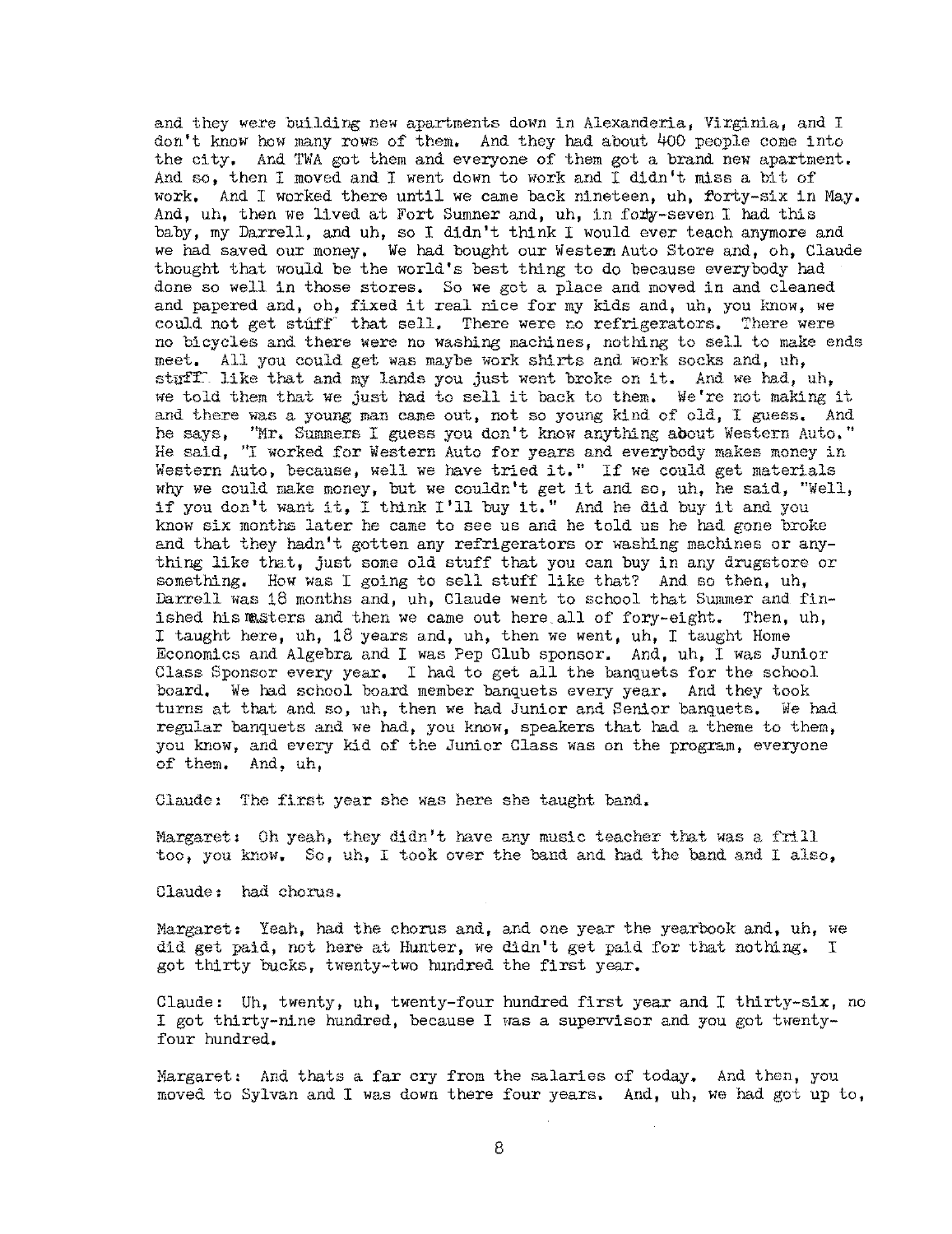uh, the last year I taught at Sylvan I got seven thousand thirty dollars and uh, thirty dollars was for coaching the Kayettes and, uh, then, I had the yearbook, too, and, uh, one year I got fifty dollars for that, And, uh, but, I went to all the ballgames, I had, uh, I was Junior Sponsor down there every year and we always had  $\log$  banquets, And, uh, one year before the last year we were here down to Brookville and we took all our decorations and it was cherry blossom time and we got little tree, you know, and had cherry blossoms on them and everything, Oh, it was beautiful, And Mr. Gaddis was the superintendent he had, uh, uh, we were just going into Sylvan in the fall, see, and this was the spring before and so, we invited him to come, And, uh, we had a beautiful program, We invited, there weren't too many Juniors and they had put their money, And they had made quite a bit of money at the stand and, so we invited all the Juniors and Seniors mothers and fathers and so it made a big housefull, And, uh, Mr. Gaddis told me, he said, it was the nicest banquet he had ever attended and every child was in it, Every Junior was in it and, you know, sometimes you can find children some are real, uh, quick and some are a little slower, but I never found one that couldn't do something, And, uh, in our Home Economics, uh, in our years up here. The 18 years, uh, we made, uh, uh, I had gone and learned how to do ceramic work and, uh, the girls could take could take, uh, if they took Home Ee, Four and Claude helped them make ceder chest, so every girl had a ceder chest. Every girl has, uh, a doll, uh, with well it was a picture of a girl, a Southern girl, with a big dog standing at her side that we painted and Claude would put the electrical stuff in it. And they were all given that stuff free and, uh, they had a ceder chest full of everything you need when you started housekeeping, but we made all that stuff, We made tea towels, we made aprons, we made blouses, we made skirts, and we made children's garments. And uh, "Oh, I would never use children's garment." and I'd say, "Yes, you will." And I'd say, "Just keep them and don't give it away because you'll need them," and you know, they did. And down in shop, why, Claude let them make little horses and my lands horses are just running places all over this town and he could be busy every hour of the day as it was, making ceder chest or horses for people, They's be just, uh, the, uh, everybody would keep him busy, Cld people I never had a cedar chest would you make one for me, And well, then we went down to Sylvan and we had Ceramics and I had two art classes, And, uh, we did ceramics and charcoal, we did pastels we did oils and, uh, we did pen work. So we had quite an Art display on everything.

Calude: Yeah, the school board bought a new kiln, a ceramic kiln. A nice one, but, you know, after we left you can burn those things up, They blow up, if you get stuff too hot, they blow up. That I think the year after she left that thing was just...

Margaret: They cracked the lid on it,

Claude: Was'nt any good it just look like they burnt stuff up and blew up in there, It just, And they didn't have ceramics anymore and I don't think they ever did,

Margaret: Well, they learned how, uh, to uh, I think one year Mrs. Dubbs came over and showed them how to start the kiln, I taught them how to load the kiln, And you know those little cones you put in it, and, uh, but we put in in for greenware and put in in for glazes and put the ones that had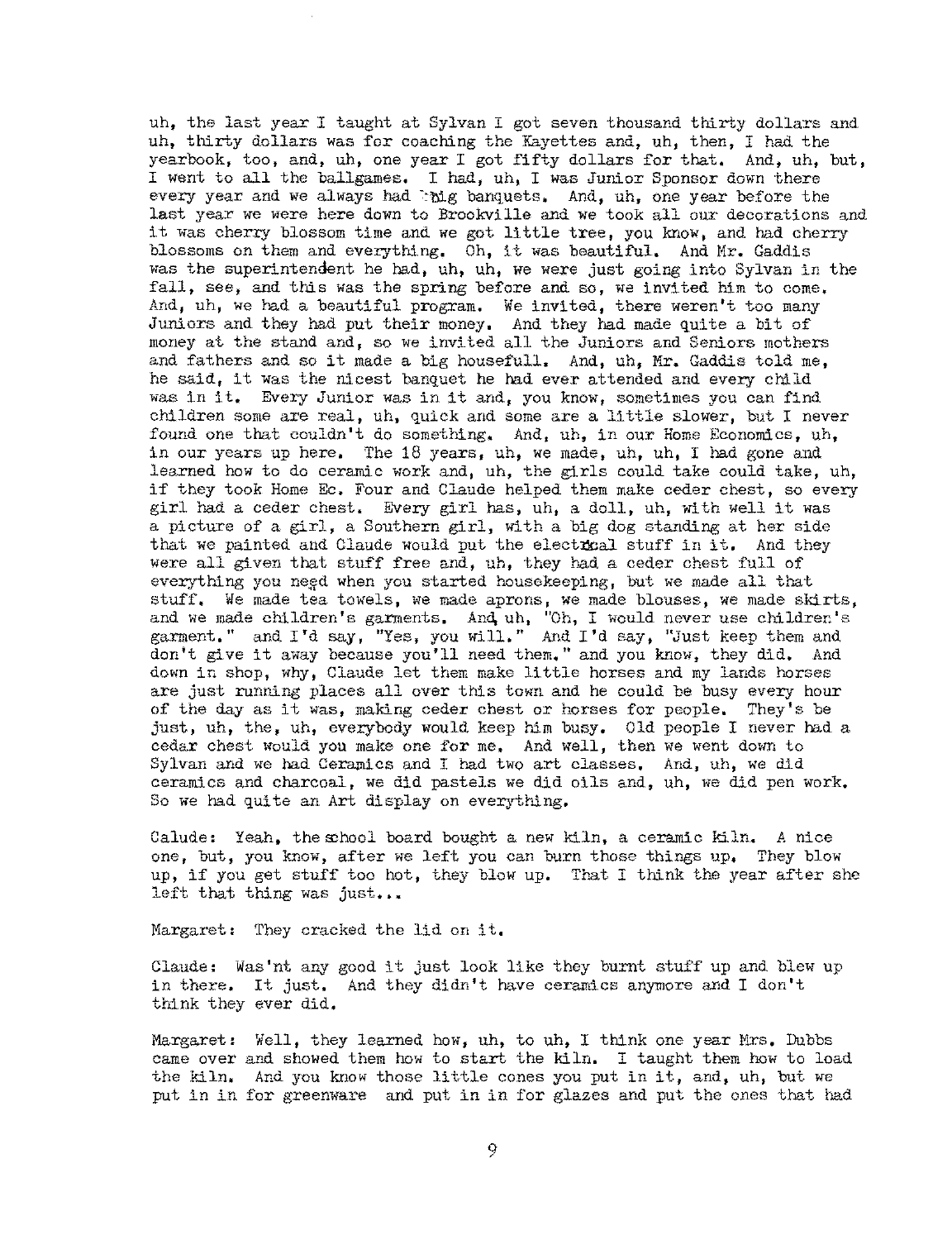gold on it and put the ones that had red on it and you red in with, uh, greenware boy it would turn brown, brown. And, uh, the kids knew how to load it, but they didn't understand all about the little cones. We didn't go into much detail on that, because the instructor told me down at Salina be very careful which cones and don't let the kids mess with those cones because they will ruin you whole stuff, but, uh, They said the shelves were all had paint all over them, some of the girls said that the boys they let a bunch of boys go in there and, uh, you are not supposed to put anything in a kiln any thicker than an inch because you just can't get all the air out of it, And they use to make models you know and put them in there and they go BOOM, you know, and everything would fall off those little nails, you know, And somebody told me that it sits in that art room. Do they ever use that thing beside a junk room anymore? Well, you've seen that kiln in there I'm sure and they looks like they've been cooking in it and there's grease all over the top of it, last time  $I$ 's been there to substitute. Oh, it just made me sick and it didn't cost those kids one dime, and some of them have four, five hundred dollars worth of stuff. We made a lot of nice things, vases, and, oh we made lots of things, Kids just loved it, I did it for tbe Junior High and Senior High and we had both boys and girls in there and they made some beautiful things. But, uh, they don't even have art down there now, And I think that is a disgrace because every child has some ability. And, uh, I know one boy that was going to go play hooky and, uh, they decided to go down to Lincoln and they wanted him to go along. "Well." they decided to go down to Lincoln and they wanted him to go along. he said, "What time are they goin?" they said, "One o'clock." And he said, "Nothing doing." He said that he was going to art. Charcoal today and he said,  $\overline{r}$  I'm going to learn how to colx with charcaol and then we are going to do pastels," and he couln 't get out of that he just had to have that. And, uh, can you wait till later. The he wanted to go. No sir, so they went off and left him and, you know, his mother told me that made a complete change in his whole life and said weJJ. one board member told me that he wasn't, but a trouble maker, but he was the nicest boy in there and I really did enjoyed it and he did, too. He asked me one time if be could buy some broken charcoal sticks, you know, he wanted to make his mother a picture and I said no, you can't buy from me I will give you some **of it** to make a picture for her because, uh, we got some little charcoal, we got some big, we got some little bitty scrap, but I'll give you some scraps and I'll give you some good stuff, too, because, uh, I buy that stuff and, uh, I'll give you some of mine, And you know, he made the most beautiful picture and, uh, he was so proud of it sometimes we have kleenex in there, you know, they drew a picture and they'd rub the colors together and blend them together and he was so proud of those. Everybody, we even had one or two girls that there was one girl especially that kind of really slow and everybody said she couldn't learn anything when we started, but she learned in there, And, uh, well the kids just all enjoyed it, Then, uh, as we retired down there, why, I didn't teach the next year, then the next 2 years, I mean, the next year we both taught down there at Topeka, We wanted just one more year to finisbup, you know, so we didn't have to wait, uh, oh this, uh, RAPERS, So we taught one year down there and I had, uh. They were real nice to me and, uh, the superintendent, uh, he looked at my principal and said, "What? You only got seven thousand and something down there," he said, "How com?" He said, "You have enough hours for a Masters Degree and that is foolish." He said, "You Will get a Master Degree pay." So I got it about 8,500 and I also got paid for keeping, uh, for being, uh, Pep Club Sponsor and, uh, Junior Class Play and the annual. And, so, uh, I was I was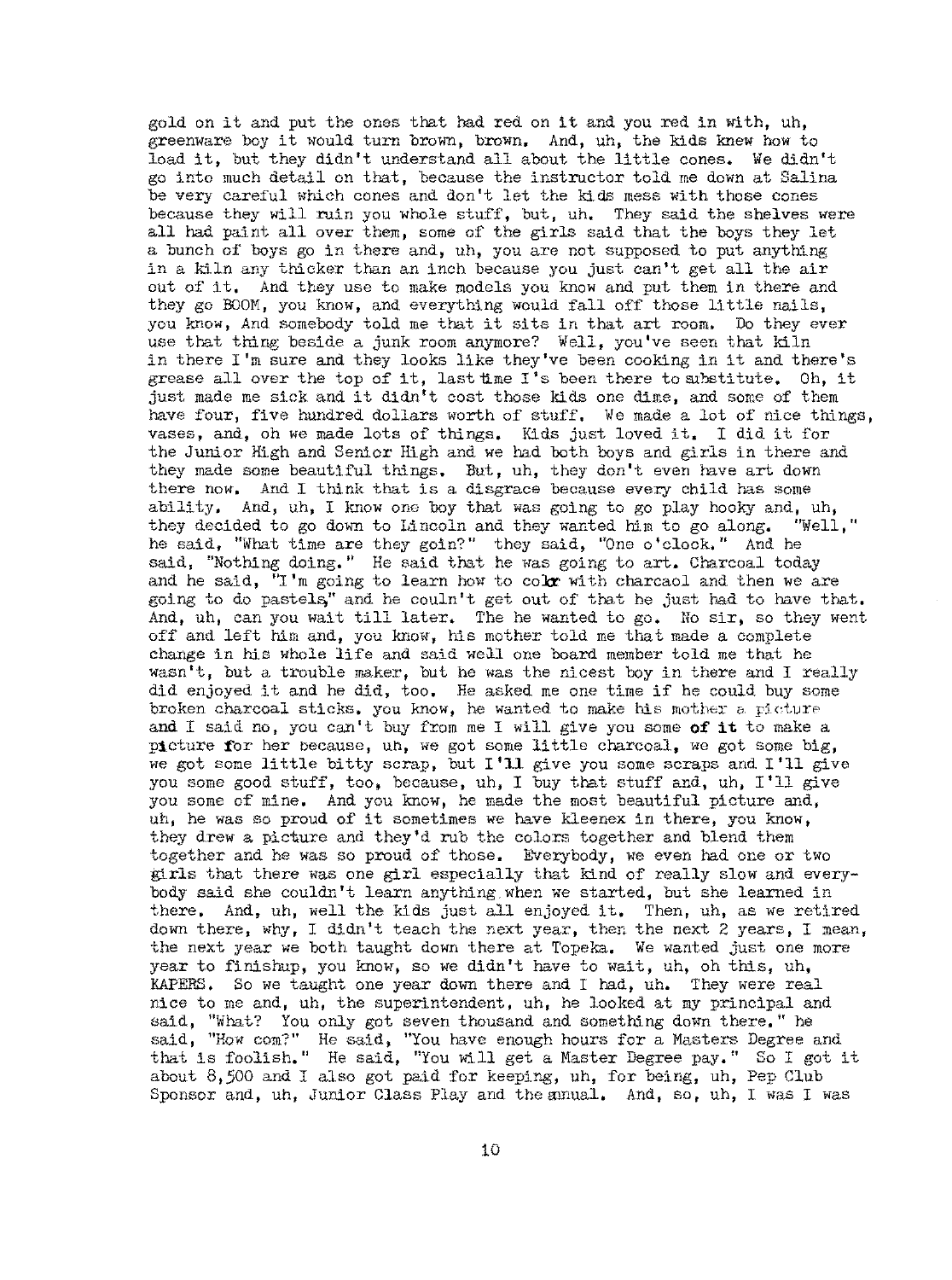really well satisfied. They built a brand new high school at... Where was that school?

Claude: Uh, Harveyville was where they built the new school. No, it wasn't

Margaret: No, it wasn't.

Calude: No, Harveyville was where, uh----

Margaret: Harveyville and Dover and Eskridge all went together.

Claude: Eskridge, yeah, Eskridge, Eskridge.

Margaret: Now that was just a little town. Now did they put the new school there?

Claude: Yeah, you see I taught half time at Eskridge and half time at Harveyville.

Margaret: And, uh, well, anyway the superintendent asked me if I wouldn't go over there to the new shoal building and he said, You can have all the clothing and the other girl can have the foods," And, uh, but we had our house here and we were going to retire anyway, so I just told him that we were from the very beginning we just wanted a one year contract, but they asked us to come back.

Pat: Well, that's good. Now, you answered a lot of my questions already, so I'm just going to skip through and pick a few, out. Uh, I would like to know how did you start out your day in the rural school?

Margaret: Well, I started in the rural school, I started the day out with the Salute to the Flag, allegiance to the flag, then we sang a patriotic song, America or, uh, God Bless America or some of those and then we had our Good Morning Song and we always had time for that, And then after that, uh, this was kind of unusual and I really didn't realize it, but, uh, that the children would, uh, there wasn't a child in my school that ever went to Sunday School. And, so I took that big Huilburt's Bible Storybook to school with me and I'd ask them if they'd like to hear a Bible story. Oh, yes, yes, and so I would read a Bible story every morning. Now, we had time for all that. And I had first grade, you know, had all the reading and all the arithmetic, you know, and, uh, at noon, Couldn't we sing at noon and learn some of those jingle songs, you know, like The Frogies Went to School, and Down By the,,, Down by the Old Swimming Pool and things like that. There was twenty-one of them and they those kids could sing. We either need a piano or an organ or we had to have a pitch pipe. And there wasn't anything in the school, so I had a pitch pipe and so I got the tune by the pitch pipe, I have had organ and piano and I'd have voice, too, And, so I taught them by rote and you know, those first graders learned just as quick as the eighth graders, And sing, oh they would sing, And, uh, well, I was going to say about this Bible Study, when school was out of school one year one little bey used to walk home with me every night and he would say, "Oh, Miss" (they called me Miss Margaret) he says. "Miss Margaret I sure do thank you for having Sunday School everyday," But you couldn't do that today now could you?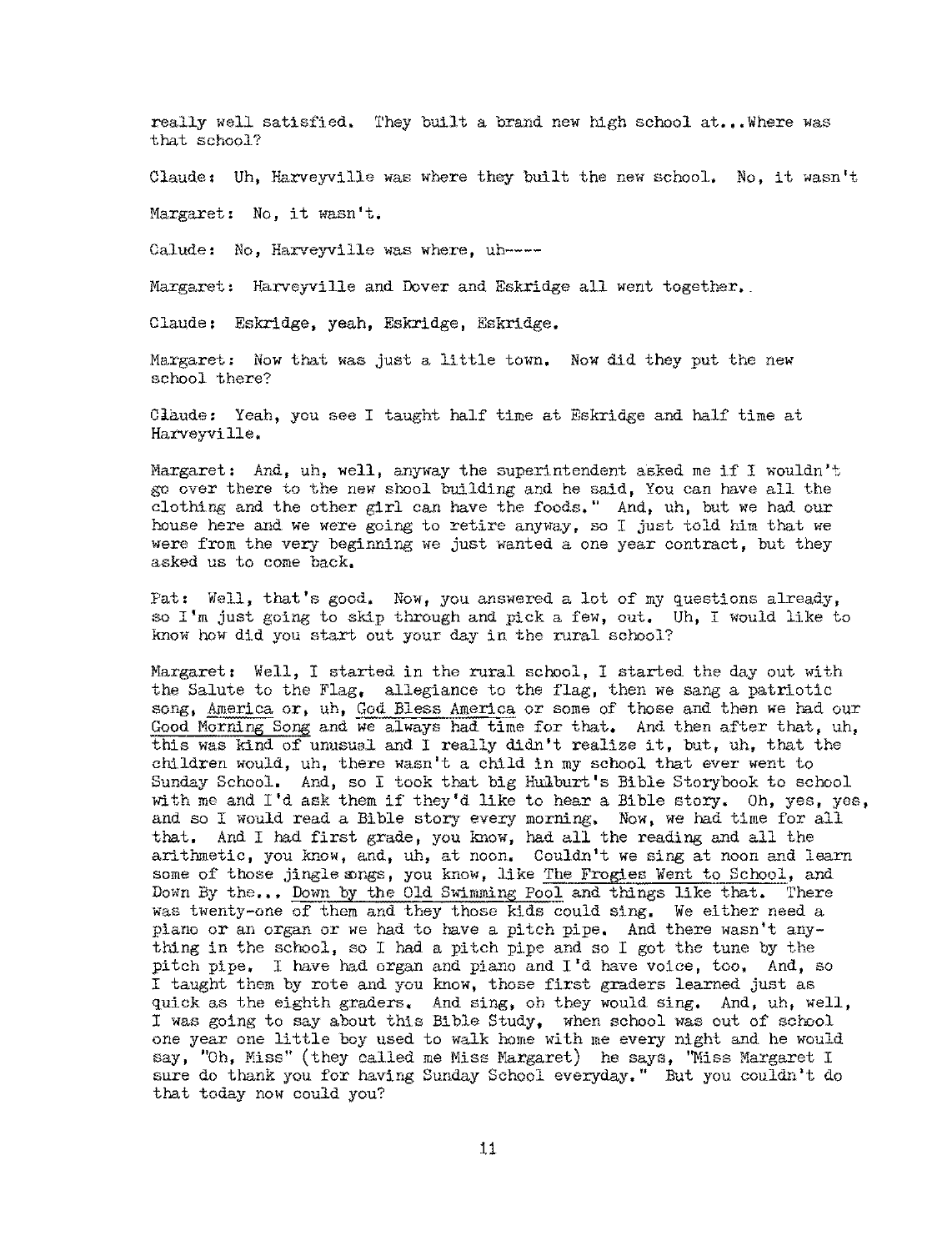Pat: Uh, Claude, how did you start out you day?

Claude: Uh, pretty much the same way, We always had opening exercises. School started at nine and, uh, lasted till twelve and was out at four, so we had plenty of time. And they, uh, my first school we alternated the,uh, fifth and sixth grade and the seventh and eighth grade. In other words, fifth and sixth had their classes together.

Margaret, All, but Arithmetic,

Claude: Yeah, and the next year they reversed it, you see, Yeah,

Pat: What were some special observances of the school?

Claude: Well, like I mentioned, uh, while ago the programs at, uh, the pie supper, the, uh, we had a program at, uh, November or Thanksgiving program. You had a Christmas program, and then, uh, had an Easter program.

Margaret: And the last day of school,

Claude, And the last day of school a big program and a big dinner, you know, and everybody and all the people came in to the big dinner.

Margaret: And I, uh, I invited all the women in my district to bring their children and if they had a piece for them or if they didn't I had a piece for them and if they could sing, Anybody could bring their children in and we make up the program after we would get there and after or while their getting the dinner ready and things like that to see that every child that wanted to participate could have a chance to do so and you'd be surprised how many mothers brought little kids, little children two and three and four years old that would get up and sing a song or could say a speech, We, uh, I don't think a child was left out. And I always gave them treats. To all the children in the district, too, And, uh, of course that last day of school was a big day,

Claude: At Christmas time we always furnished some of the orange and the apple and a sack of candy, at Christmas time,

Margaret, And somtimes a little gift, Maybe, the girls a little cotton how or something like that. It didn't cost over twenty cents and things were really cheap then, you know.

Claude: That was for the Elementary, We are talking about the Elementary School,

Margaret, And, uh, we always gave them a treat up in the High School,

Claude: And high school teachers gave treats, also. We use to have programs, too, At Christmas time, And usually had someone act as Santie Claus and come in with the treats, you know.

Margaret: Oh, that was a big day. The Rural School really put out lots of energy and effort to make everybody happy and you always invited grandma and Aunt Sally and everybody and they all came with big baskets full, You know, even during the depression, you know they would have potato salad and they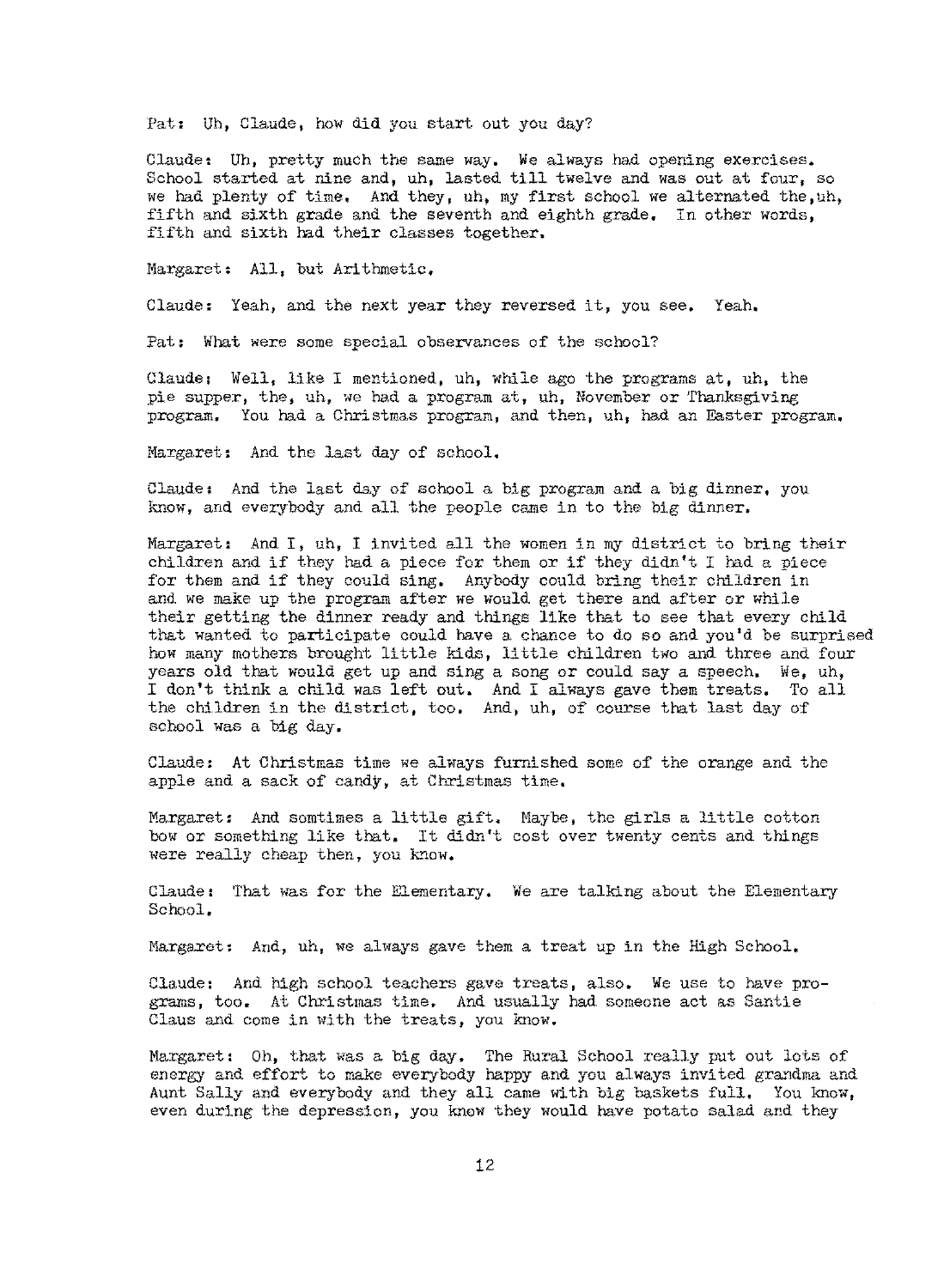would have this and they would have beans and they would have cucumbers or, uh, pickles. Oh, all this stuff, cake and pie, pudding and jam, And they just really put on a spread, And, uh, usually they got the teacher a gift at Christmas time maybe it wasn't much, but oh, all around everything was so nice. And just maybe a little handkerchief with a little embroidery on it, You know, it was big stuff, And even at birthdays they use to bring me a piece of cake, you know, and maybe they kept it in their pocket and maybe there was there was a frog in there or worm or something, And this was a piece we had left from my birthday cake and I want you to eat it and you would say, "Oh, thank you and I '11 eat that with my lunch," "Aren't you going to eat it right now," "Eat it right now!" And you ate it right now and I never knew anybody who got sick on anything the children gave them a piece of candy or whatever, you know,

Pat: Uh, you both have given me lots of interesting things, Just to kind of wind this up, Is there any one event or special happening in your teaching career that you would like to tell me?

Margaret: Oh, as I said, we had no discipline problems, because the family, every, every husband, every man in that distriet when he would talk to me and you would ask him a question and he's say, he's say, uh, he'd answer by saying "No, Mrs. Summers," or "No, sir," or "Yes, mom, no yeah, nobody, anybody that is over 60 years old would answer that way today, but the kids and young guys. Huh, I don't know, hey you, You never heard that and I heard people say, the year after I retired that some of the kids said I don't have to do that. I've got my rights. You write that paper yourself. Now I think they have gotten away from that now. Where they have a little more respect, but the teachers have to respect the children before the children wlll respect you, And you have to ask them and in a nice way, please do this for me? Uh, would you mind going out and, uh, maybe get me a pamphlet or something. And thank you so much and say it before everybody and thank you for going, anything and, you know, thekids didn't catch on. But I have never in my  $35$  years of teaching had a child say, I'll not do it, I'm not goin to do it, or call me some ugly name. I have never heard it. *<sup>A</sup>*lot of them, somebody told me as she went through the line as they graduated and one of them say, huh, you old bag you still teaching here. Now I don't know if they would do that today or not. I never hear of it and they talk that way now?

Pat: Oh, uh

Margaret: Hugh?

Pat: Sometimes, Claude do you have any special event you can think of right quick, to wind it up.

Claude: No, I don;t know as I do.

Margaret: Well, I'll tell you another thing that I really appreciated. Now they inviteded us up here to alumni, every dinner, every year we get a letter to come up. And, uh, our 40th, was it our 40th anniversay?

Claude: mmhumm.